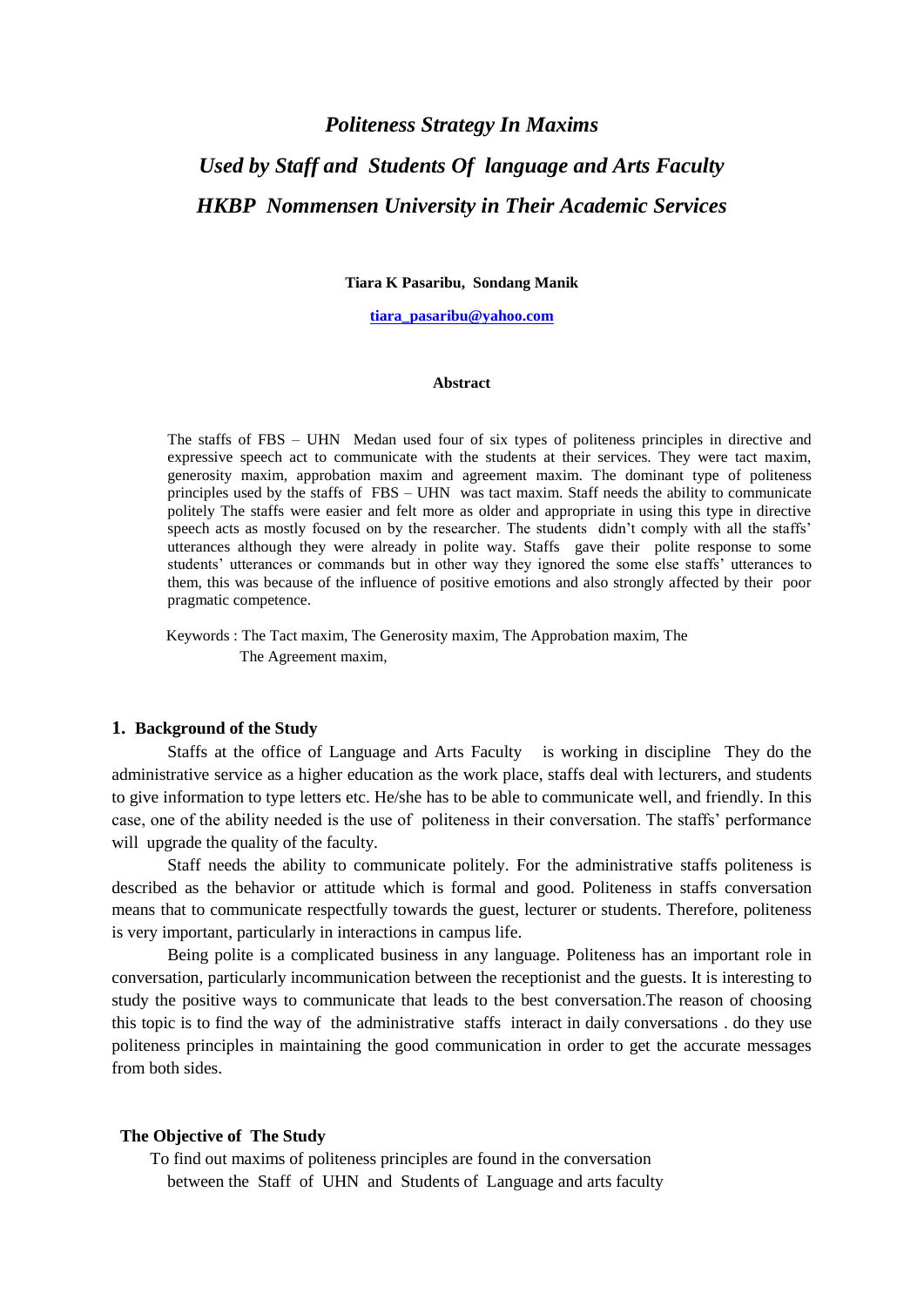and to find out Maxim of the politeness principles is mostly used in the conversation between the Staff of UHN and Students of Language and arts faculty ?

# **The Scope of Study** :

The scope of the research is limited to the habitual of daily conversation between the administrative staff of Language and Arts faculty for their service to the students. There are only three of the administrative staffs that are taken as the subject of the research.

 By doing this research, the fact is recording. Hopefully the analysis would have some significances and learn weather they (Students and Staff ) used the appropriate maxim in their contextual relationship, in their service as the staff of Education and hopefully this research would be useful for the improvement of faculty's administrative services .

In this chapter, the writer presents the theories that are explained by some linguists to support the research. This research is about politeness maxim, so the writer chose the theories relating to Pragmatics as politeness is under pragmatics subject. Then, kinds of politeness maxim are explored.

## 1.1 **Pragmatics**

According to Leech (1983:5-6) in the Mey (2001) the problem of distinguishing language and language use has centered on boundary dispute between semantics and pragmatics. Those are concerned with meaning. Mey (2001: 6) says that pragmatics study the use of language in human communication

as determined by the condition of society. Foss and Hakes (1978:54) have summarized the semantic or meaning system as a set of problems to be solved. A

successful theory of semantics will state how the meanings of words are characterized and how these meanings are combined when they appear together in

sentences. Also, when one knows the meaning of a sentence, one knows something about what the sentence entails and about its true conditions. Clearly, the internal code, meaning, is the last understood aspect of linguistic structure.

Pragmatics is a systematic way of explaining language use in context. It seeks to explain aspects of meaning which cannot be found in the plain sense of words or structures, as explained by semantics. As a field of language study pragmatics is fairly new. Its origins lie in philosophy of language and the American philosophical school of pragmatism. As a discipline within language science, its roots lie in the work of (Herbert) Paul Grice on conversational implicative and the cooperative principle, and on the work of Stephen Levinson, Penelope Brown and Geoff Leech on politeness1. Searle (1969:17) quoted in a website; Speech Acts explains that pragmatics is an approach which views the theory of meaning (and in fact the whole language) as a sub part of a theory of action (illocutionary) 2. In one of the articles which is taken from a website, according to Austin' preliminary informal description, the idea of an "illocutionary act can be captured by emphasizing that "by saying something, we do something" 3. Speech act theory broadly explains these utterances as having three parts or aspects: locutionary, illocutionary and perlocutionary acts.

- 1. Locutionary acts are simply the speech acts that have taken place.
- 2. Illocutionary acts are the real actions which are performed by the utterance, where saying equals doing, as in betting, plighting one's troth, welcoming and warning
- 3. Perlocutionary acts are the effects of the utterance on the listener, who accepts the bet or pledge of marriage, is welcomed or warned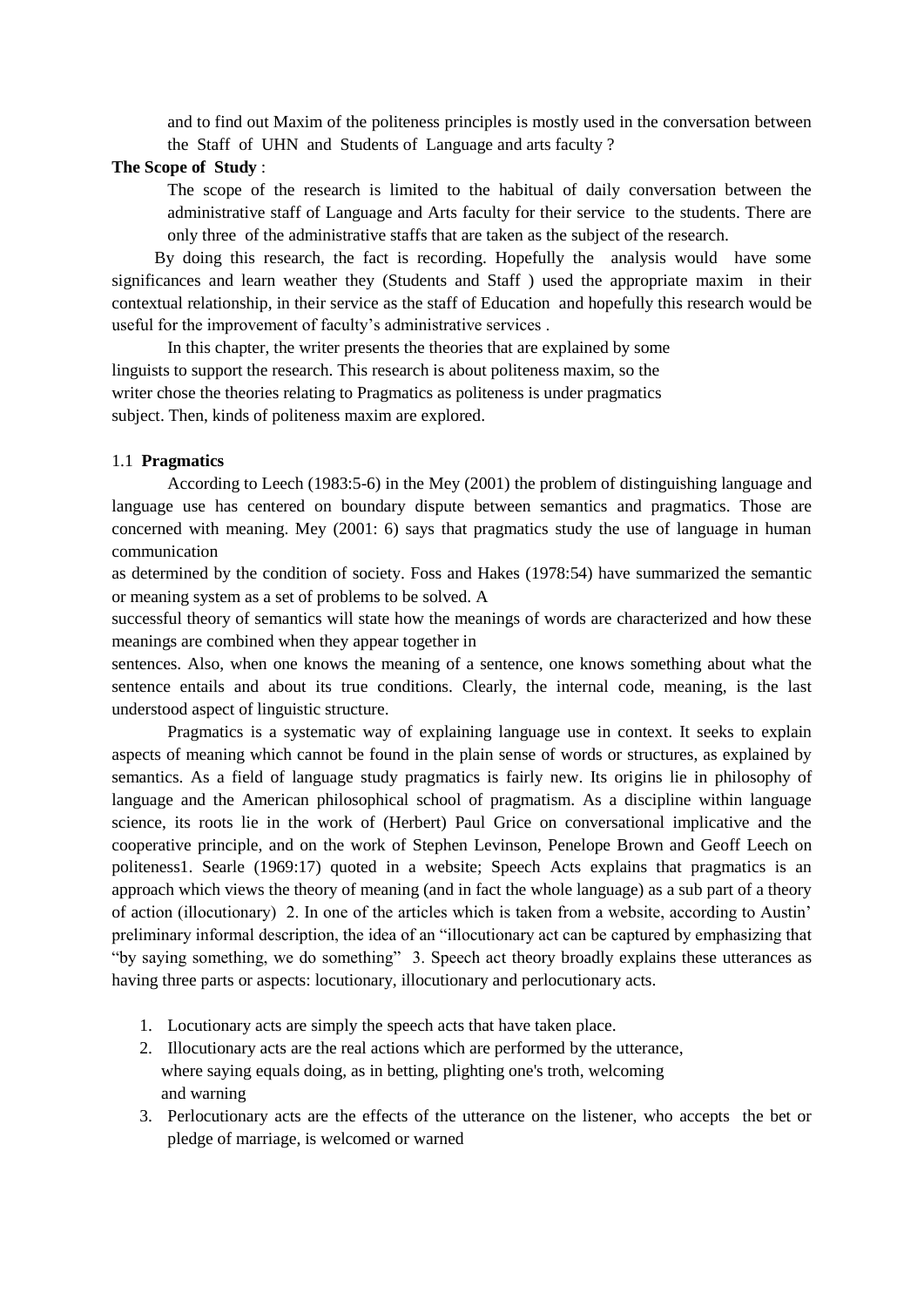Searle (1975) in the article which has been taken from one of the websites has set up the following classification of illocutionary speech acts:

- 1. Assertive; speech acts that commit a speaker to the truth of the expressed proposition.
- 2. Directives; speech acts that are to cause the hearer to take a particular action, e.g. request, command and advice.
- 3. Commisives; speech acts that commit a speaker to some future action, e.g. promises and oaths.
- 4. Expressives; speech acts that express on the speaker's attitudes and emotions towards the proposition, e.g. congratulation, excuses, and thanks.
- 5. Declaratives; speech acts that change the reality in accordance with the proposition of the declaration, e.g. baptisms, pronouncing someone guilty or pronouncing someone's husband and wife.

Thus meaning pragmatically is defined in terms of what the speech acts of speakers perform relatively to hearers. It means that the speaker in fact has the social or legal (or other kind of) standing to accomplish the act depends on some things beyond the mere speaking of the words. Generally pragmatics is how the context influences the way one interprets a sentence. The function of pragmatics is how the language user applies their knowledge to interpret their utterances. It shows how important the pragmatics in conversation.

## **Politeness in English Conversation**

A polite person makes others feel comfortable. Being linguistically polite involves speaking to people appropriately in the light of their (a polite person) relationship to hearer. Holmes (2001:268) has stated that making decisions about what is or is not considered polite in any community involves assessing social relationships along the dimensions of social distance or solidarity, and relative power or status. People need to understand the social values of society in order to speak politely.

An important element in the assessment of a polite act is judging whether an utterances is appropriate or not, either in relation to the perceived norms of the situation, the practices of community or the perceived norms of the society as a whole. The nation of appropriateness is a very difficult one to engage with, as Walsh has noted. It is generally drawn on as way of avoiding analysis of the structural inequalities in conversation which lead to certain notions of appropriateness being formulated which favor the dominant group's norms. However, it remains a useful term to use with caution when discussing the way that individuals come to an assessment of their own and other's utterances in relation to a set of perceived group norms. It should be noted also that individuals may have misguided notion of what is appropriate within a particular group.

Holmes (2001: 268) has also given the two dimensions as the basis for a distinction between two different types of politeness. Positive politeness is solidarity oriented. It emphasizes shared attitudes and values. When the boss suggests that a subordinate should use the first name (FN) to him/ her, this is a

positive politeness move, expressing solidarity and minimizing status differences. A shift to a more informal style using slang and swear words will function similarly as an expression of positive politeness. By contrast, negative politeness

pays people respect and avoids intruding on them. Indirect directives such as 'Could you stay a bit later tonight, or do you think, and finish this job?', 'that job's taking longer than we predicted', 'I don't know what we'll do if it isn't ready for tomorrow', express negative politeness. Negative politeness involves expressing oneself appropriately in terms of social distance and respecting status differences.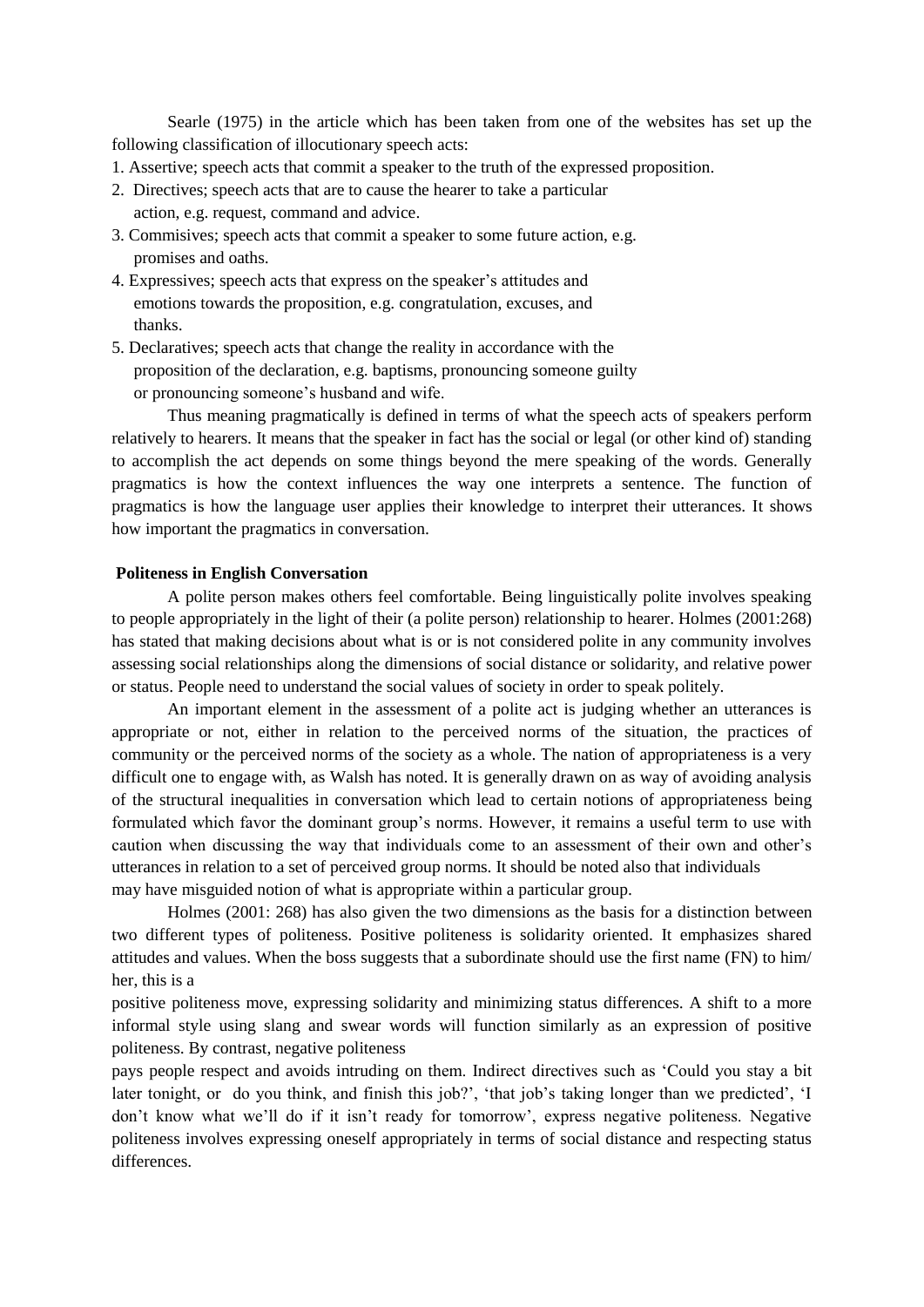Using title  $+$  last name (TLN) to your (the speaker's) superiors, and to older people that you (the speaker) do not know well, are further examples of the expression of negative politeness.

In the article of Brown and Levinson (1987) formulate a detailed, cross-linguistics taxonomy of politeness strategies. The politeness is inclined by two kinds of "face" and two related kinds of politeness, they are:

# 1. Negative politeness

It is used by a speaker to satisfy a hearer's negative face. It functions to avoid or minimize the imposition of a face-threatening act on a hearer. Negative politeness is characterized by speaker selfeffacement, formality and restraint and conventionalized indirectness. Example: 'I'm sorry I'm late; I miss the bus this morning.' (Apologize).

## 2. Positive politeness

It is used by a speaker to satisfy a hearer's positive face. The speaker indicates solidarity with the hearer's positive self-image. Its function is more subtly than negative politeness, to satisfy the hearer' need for approval and belonging. Example: 'I'll bring the book tomorrow' (promise).

Brown and Levinson (1987) in Cutting (2002: 45-48) also propose both types of politeness interaction in complicated ways, according to the nature of the act and the status of the speaker and the hearer. Here are some Brown and Levinson's politeness strategies that manifest in several languages they examine:

# Politeness Strategies

- 1. Notice, attend to hearer's interest, wants, etc
- 2. Use in- group markers
- 3. Be optimistic
- 4. Seek agreement
- 5. Indicate common ground
- 6. Offer, promise
- 7. Give and ask reason
- 8. Common statements
- 9. Include the speaker and the hearer in a conversation

# Negative Politeness Strategies

- 1. Be conventionally indirect
- 2. Question, hedge
- 3. Be pessimistic
- 4. Minimize the imposition
- 5. Give deference
- 6. Apologize
- 7. Hesitation
- 8. Avoid pronoun, I, you and we
- 9. Give impression as a cost

Those strategies are operated in a conversation of non-native speaker in their daily activities. In this research, the researcher shows how the non-native speakers apply the strategies of Negative Politeness and Positive Politeness.

## **The Necessity of Politeness Principles in the Conversation.**

People talk with the intention to communicate something to somebody; this is the foundation of all linguistic behaviors. This is called as the Communicative Principle: when communicating, speakers try to be understood correctly, and avoid giving false impression. It is given that I 'want' to communicate, what I 'do' communicate depending on what I 'can' communicate, (given my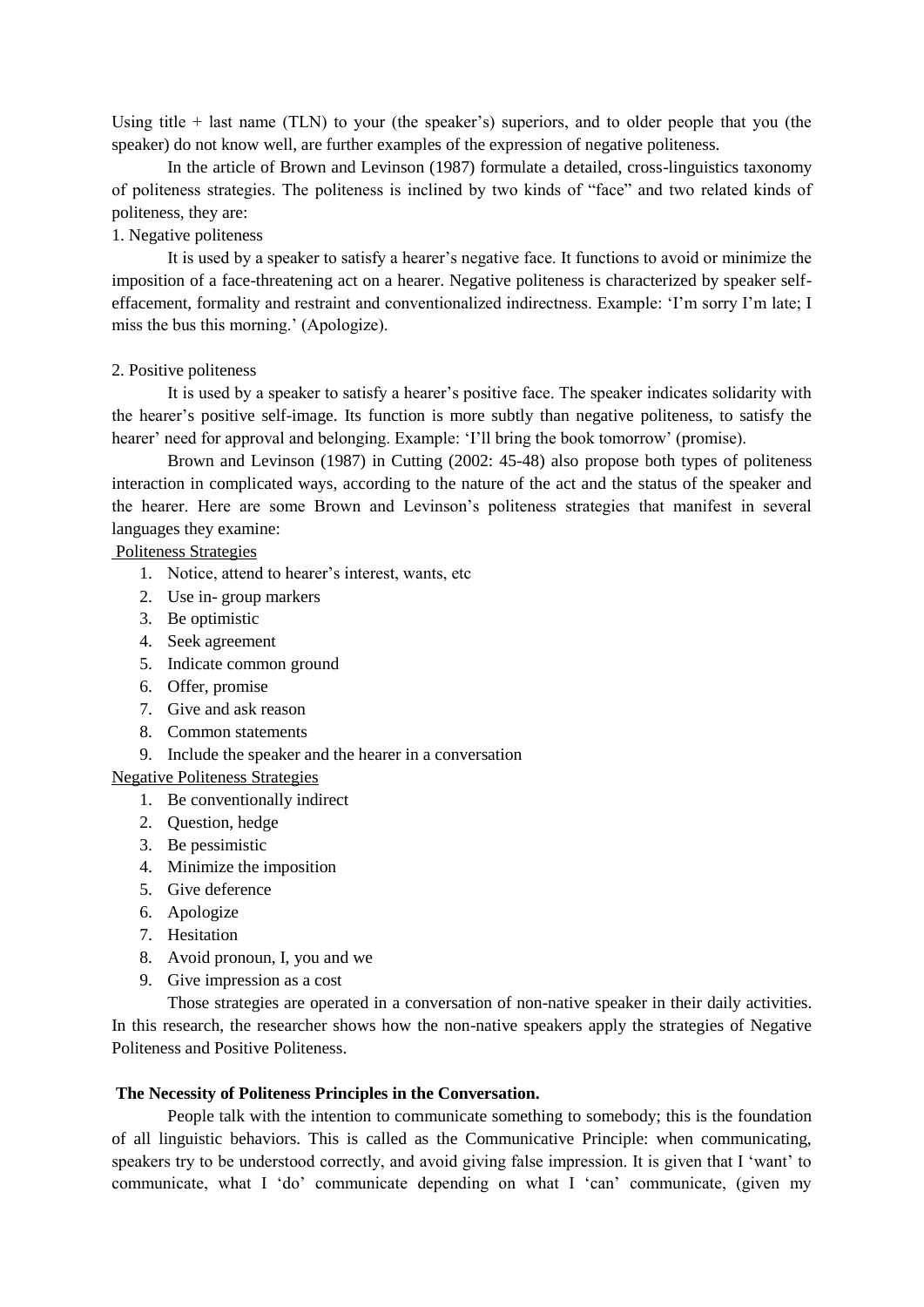circumstances), and on what I must communicate (given my partner's expectation). Communication is not a matter of logic and truth, but of cooperation. The Communicative Principle is unlike a grammatical rule, operates in concrete context, rather than in the abstract space of linguistic speculation.

Communication, furthermore, requires people to cooperate; the bare facts of communication come alive only in a mutually accepted, pragmatically determined context. In social science generally and linguistics specifically, the Cooperative Principle describes how people interact with one another. Mey (2001: 72) has written that Grice's theory in Grice (1975,1989) states that cooperation has itself been elevated to the status of an independent principle, whose Cooperative Principle (CP) consists of four pragmatics sub principles, or'maxims', namely :

The maxim of *quantity*: Information

- 1. Make your contribution as informative as required for the current purposes of the exchange.
- 2. Do not make your contribution more informative than required. The maxim of *quality*: Truth
- 3. Do not say what you believe to be false;
- 4. Do not say that for which you lack adequate evidence.

The maxim of *relation*: Relevance

Make your contribution relevant.

The maxim of *manner*: Clarity

- 1. Avoid obscurity of expression. ("Eschew obfuscation").
- 2. Avoid ambiguity.
- 3. Be brief ("avoid unnecessary prolixity").
- 4. Be orderly.

Cutting (2002: 34-36) writes the observation of the four maxims that has listed been above.

1. The maxim of quantity, which says that speakers should be as informative as is required, that they should give neither toolittle information nor too much. Some speakers like to point to the fact that they know how much information the hearer

requires or can be bothered with, and say something like, 'well, to cut a long story short, she didn't get home till two'. People who give too little information risk their hearer not being able to identify what they are talking about because they are not explicit enough; those who give more information than the hearer needs risk boring them.

2. The maxim of quality, says that speakers are expected to be sincere, to be saying something that they believe corresponds to reality. They are assumed not to say anything that they believe to be false or anything for which they lack evidence. Some speakers like to draw their hearers' attention to the fact that they are only saying what they believe to be true, and that they lack adequate evidence.

3. The maxim of relation, which says that speakers are assumed to be saying something that is relevant to what has been said before. Thus, if we hear 'The baby cried. The mommy picked it up', we assumed that the mommy was the mother of the crying baby and that she picked the baby up because it was crying.

4. The maxim of manner, which says that the utterance should be brief and orderly, and avoid obscurity and ambiguity. In this exchange from a committee, the speaker points to the fact that he is observing the maxim: 'Thank you Chairman. Jus-just clarify one point. There is a meeting of the police committee on there is an item on their budget for the provision of their camera.' Grice (1975) says that hearers assume that speakers observe the cooperative principle, and that it is the knowledge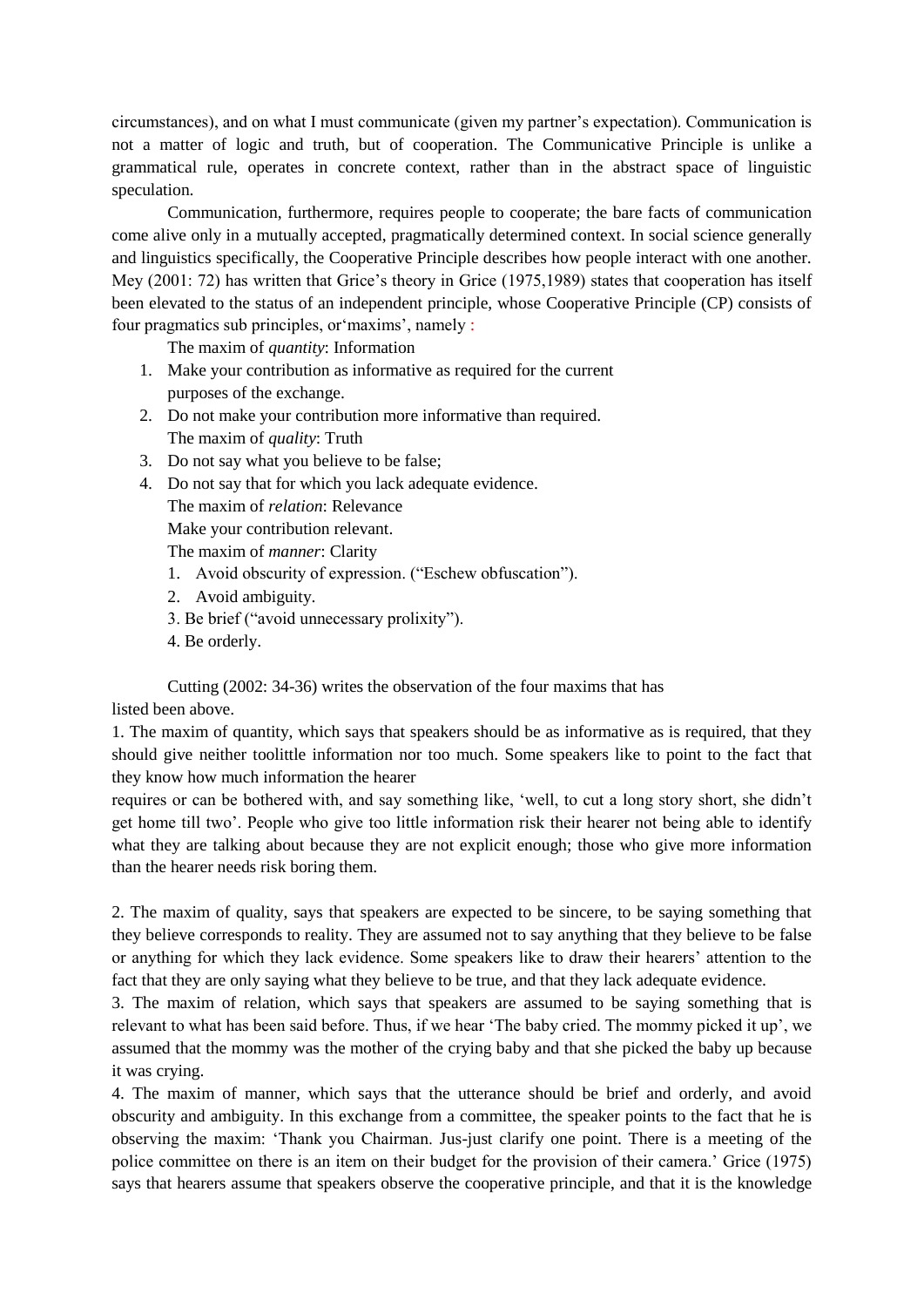of the four maxims that allows hearers to draw inferences about the speakers' intention and implied meaning. The meaning conveyed by speakers and recovered as a result of the hearer' inferences, is known as 'conversational implicature'. Based on Grice's theory, those four conversational maxims arise from pragmatics of natural language. Those maxims may be better understood as describing the assumptions listeners normally make about the way speakers will talk, rather than prescriptions for how one ought to talk. Grice does not, however, assume that all people should constantly follow these maxims. Instead, he found it interesting when these were "flouted" or "violated" (either purposefully or unintentionally breaking the maxim) by speaker, which would imply some other, hidden meaning. The importance was in what was not said. For example: "it's raining" is in violation of quality of spoken language; however, in context (e.g. when someone has suggested a game of tennis) the reasoning behind this 'fragment' sentence become clear. Unfortunately Leech insists that there are some objections to Grice's maxims, there are

- 1. The conversional constraints such as those of the CP do not work because the majority of declarative sentences do not have an information bearing function.
- 2. The CP maxims are not universal to language, since there are linguistic communities to which not all of them apply.

Therefore, it shows that the CP is in a weak position, as a matter of fact the Politeness Principle (PP) can be seen not just as another principle to be added to the CP, but as a necessary complement, which rescues the CP from serious trouble. Leech's Politeness Principle is supposed to collaborate with, and even rescue, the Cooperative Principle and its associated maxims. Grice does not only introduce this kind of principle, but also the politeness principle. He explains that we also need it in our conversations.

According to Leech (1983) that has been summarized by Cutting (2002: 49-50), there is a politeness principle with conversational maxims similar to those formulated by Grice. He lists six maxims: tact, generosity, approbation, modesty, agreement, and sympathy. The first and second ones form a pair, as do the third and the fourth. These maxims vary from culture to culture, meaning, what may be considered as polite in one culture, may be strange or downright rude in another.

1. The Tact maxim

The Tact maxim states: 'minimize the expression of beliefs which imply cost to other; maximize the expression of beliefs which imply benefit to other.' The first part of this maxim fits in with Brown and Levinson's negative politeness strategy of attending to the hearer's interest, wants, and needs:

- Could I interrupt you for a second?

- If I could just clarify this then.

#### 2. **The Generosity maxim**

Leech's Generosity maxim states: 'minimize the expression of benefit to self; maximize the expression of cost to self.' Unlike the tact maxim, the maxim of generosity focuses on the speaker, and says that others should be put first instead of the self. For example,

- You relax and let me do the dishes.

- You must come and have dinner with us.

## 3. **The Approbation maxim**

The Approbation maxim states: 'minimize the expression of beliefs which express dispraise of other; maximize the expression of beliefs which express approval of other.' The operation of this maxim is fairly obvious: all thing being equal, we prefer to praise others and if we cannot do so, to sidestep the issue, to give some sort of minimal response (possibly through the use of euphemisms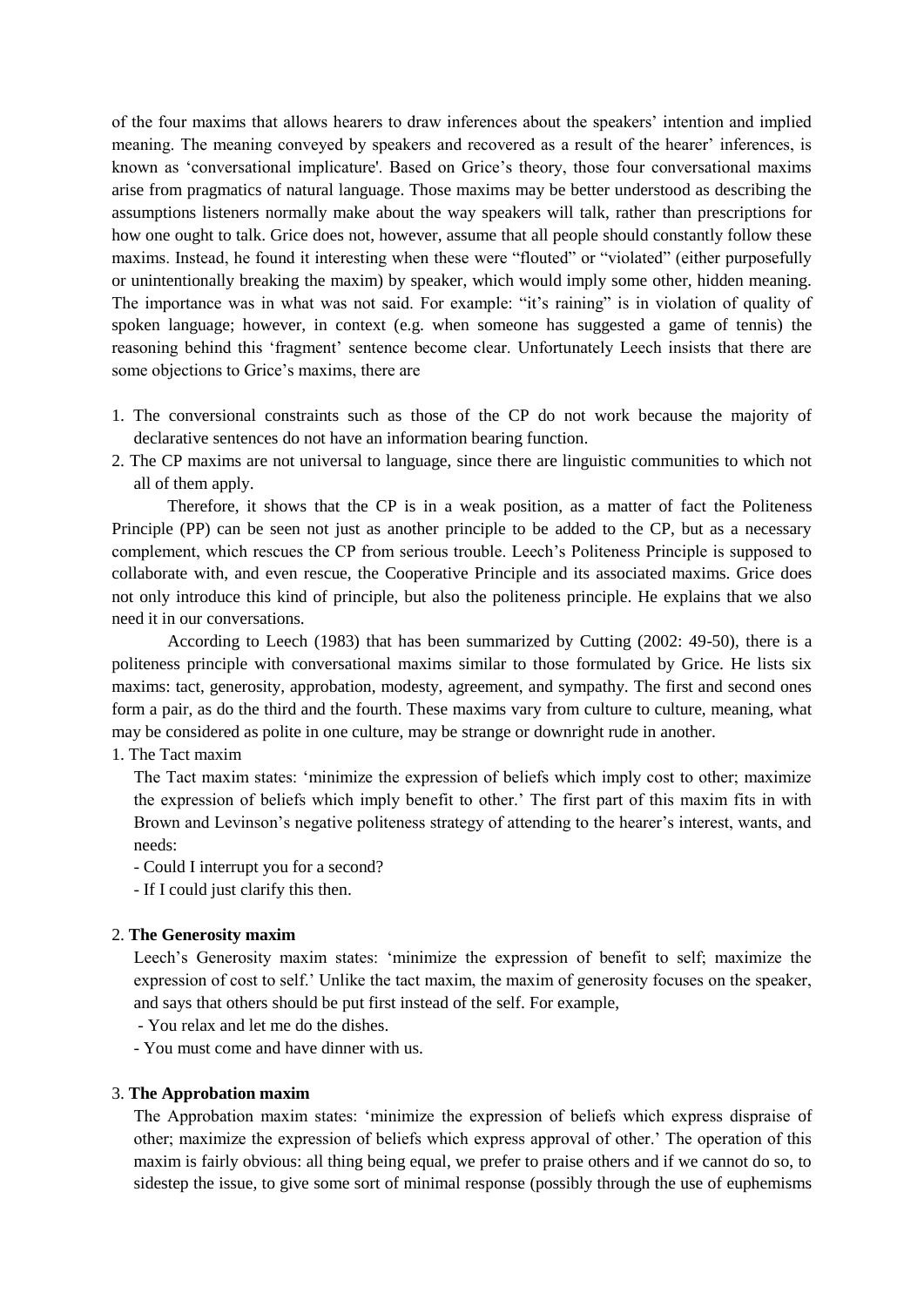or to remain silent). The first part of the maxim avoids disagreement; the second part intends to make other people feel good by showing solidarity. For example,

- I heard you singing at the karaoke last night. It was,

um…different.

- John, I know you're a genius – would you know how to solve this math problem here?

# 4. **The Modesty maxim**

The Modesty maxim states: 'maximize the expression of praise of self; maximize the expression of dispraise of self.' Modesty is possibly a more complex maxim than the others, since the maxim of quality can sometimes be violated in observing it. For example,

1) Oh, I'm so stupid

2) I didn't make a note of our lecture! Did you?

# 5. **The Agreement maxim**

The Agreement maxim runs as follows: 'minimize the expression of disagreement between self and other; maximize the expression of agreement between self and other.' It is in line with Brown and Levinson's positive politeness strategies of 'seek agreement' and 'avoid disagreement', to which they attach great importance. However, it is not being claimed that people totally avoid disagreement. It is simply observed that they are much more direct in expressing agreement, rather than disagreement. For example,

A: I don't want my daughter to do this; I want her to do that.

B: Yes, but ma'am, I thought we resolved this already on your last visit.

# 6. **The Sympathy maxim**

The Sympathy maxim states: 'minimize antipathy between self and other; maximize sympathy between self and other.' This includes a small group of speech acts such as congratulation, commiseration, and expressing condolences 1) all of which is in accordance with Brown and Levinson's positive politeness strategy of attending to the hearer's interests, wants, and needs:

2) I was sorry to hear about your father.

# **2. Methodology Of Research**

This research is a qualitative research because in this research, the data of this research are not in the form of numbers. It is also an interpretative research. So the writer used qualitative method. The researcher considered four parameters that has been suggested by Miles and Huberman (1984) in Craswell's (1994: 149), these are the setting (where the researcher will take place), the actors (who will be observed doing or interviewed), the events (what the actors will be observed doing or interviewed about) and the process (the evolving nature of events undertaken by the actors within the setting). The setting is at the office area of Language and Arts Faculty office. The actors are the three administrative staffs. The event is the finding of the maxim of politeness principles in the daily conversation. The process is observing the maxim of politeness principles found in the conversation in order to know what conversation mostly used that show the maxim of politeness principles in the academic services.

# **Participants**

The data are obtained from some conversations of the staffs of Language and Arts Faculty of HKBP Nommensen University Medan, with some students. The researcher observed them in the context of Indonesian.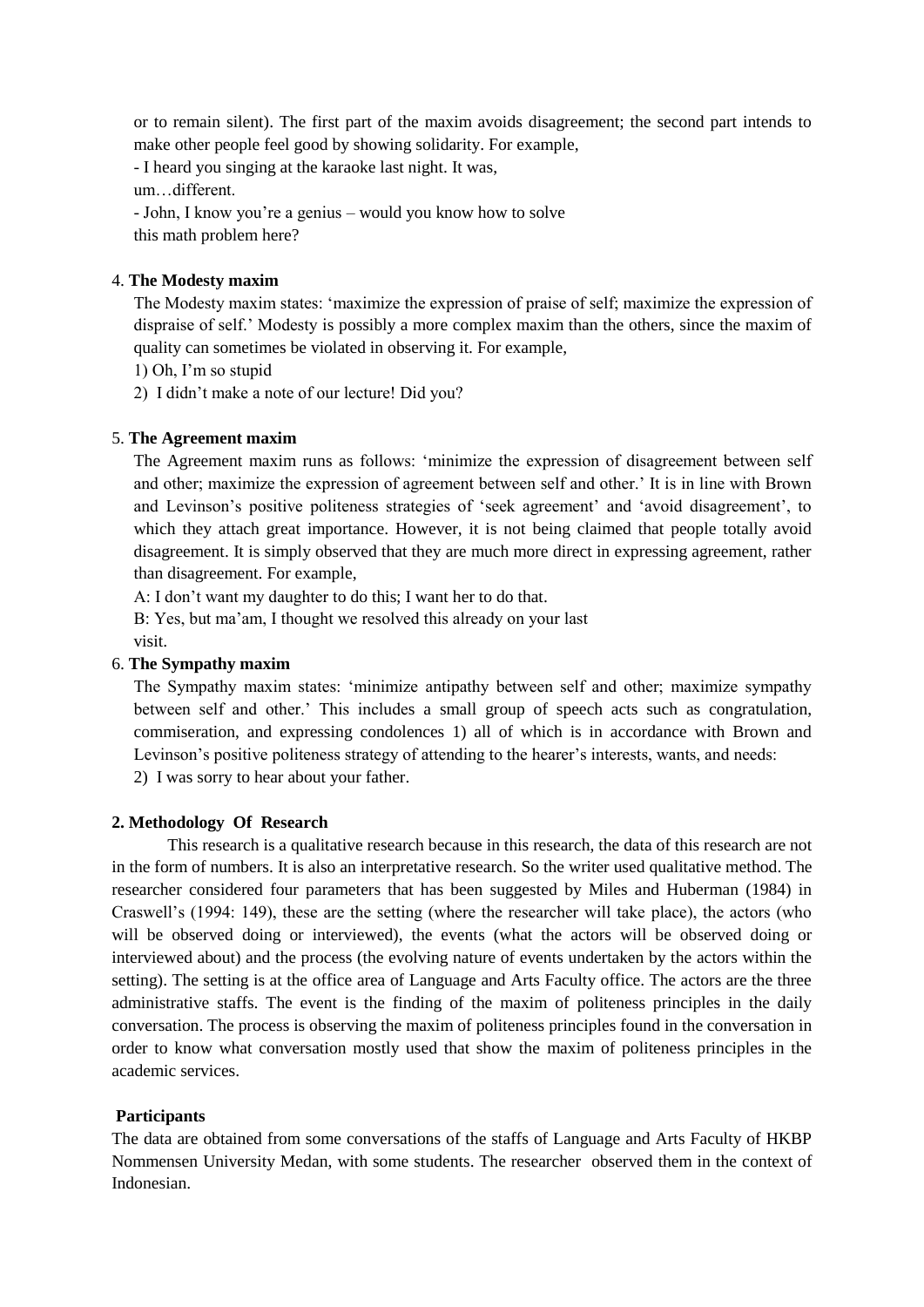The writer ask the students to used hand phone recorder as the instrument to get data on whether the maxim of politeness principles were found in the conversations which was recorded and the data is transcribed into words.

#### **The Procedures of Data Analysis**

The writer transcribes the data of the recording conversation and analyze them to get an answer on how they apply the maxim of politeness principles. After getting the data, the writer checked which Maxims were commonly used and which Maxims were left behind. After that, the researcher checked which maxims of politeness were more often used when the respondents make utterances in the conversation. The writer also counts the applications of the Maxims of the politeness principles. Thus the final result showed the total using of the maxim of politeness principles.

## **The Procedure of Analyzing Data**

In qualitative research, collecting the data can be done in various setting, various resources and various techniques. Based on the setting, this research use natural setting as the location is at the FBS office.. The research conducted until the researcher gets enough data which started from the end of June 2015. The following chronological steps are undertaken to obtain the data of this study:

 Recording the staffs' utterances in the office and also the students' responses to the utterances or the request.2. Transcribing the recording. 3. Identifying the staff's directives and expressive speech acts and also politeness strategies that are used. 4. Analyzing the effect of politeness strategies used by the staff

# **Data Analysis**

Data analysis is the process of systematically searching and arranging the observation transcripts, audio visual transcripts, and other materials that the researcher accumulate to increase her own understanding of them and to enable her to present what she has discovered to others ( Bogdan and Bilden, 1992). The analysis involves three concurrent flows of activity, namely, data reduction, data display, and conclusion.

The researcher first identified data. summarizing the data which is in the form of words, subsuming which means grouping the data into the similar category. Afterwards the researcher displayed the data as an organized assembly of information that permits conclusion and action taking ( Bogdan and Biklen, 1992). The last activity is conclusion which was done through deciding what the data means of finding pattern or regularities after reading the matrices or display.

The background of the 3 of interviewee or Staffs,

There are 3 Staffs that become the subject of research, they are working on the same office room and they have the different job description. They serve all the administrative affair and also serve the students .

According to Leech (1993), there are six maxims used in politeness principle in analyzing politeness. Politeness involves minimizing the cost and maximizing the benefit to speaker. Theoretically, the politeness consists of six maxims namely' tact maxim, generosity maxim, approbation maxim, modesty maxim, agreement maxim and sympathy maxim. Tact maxim is a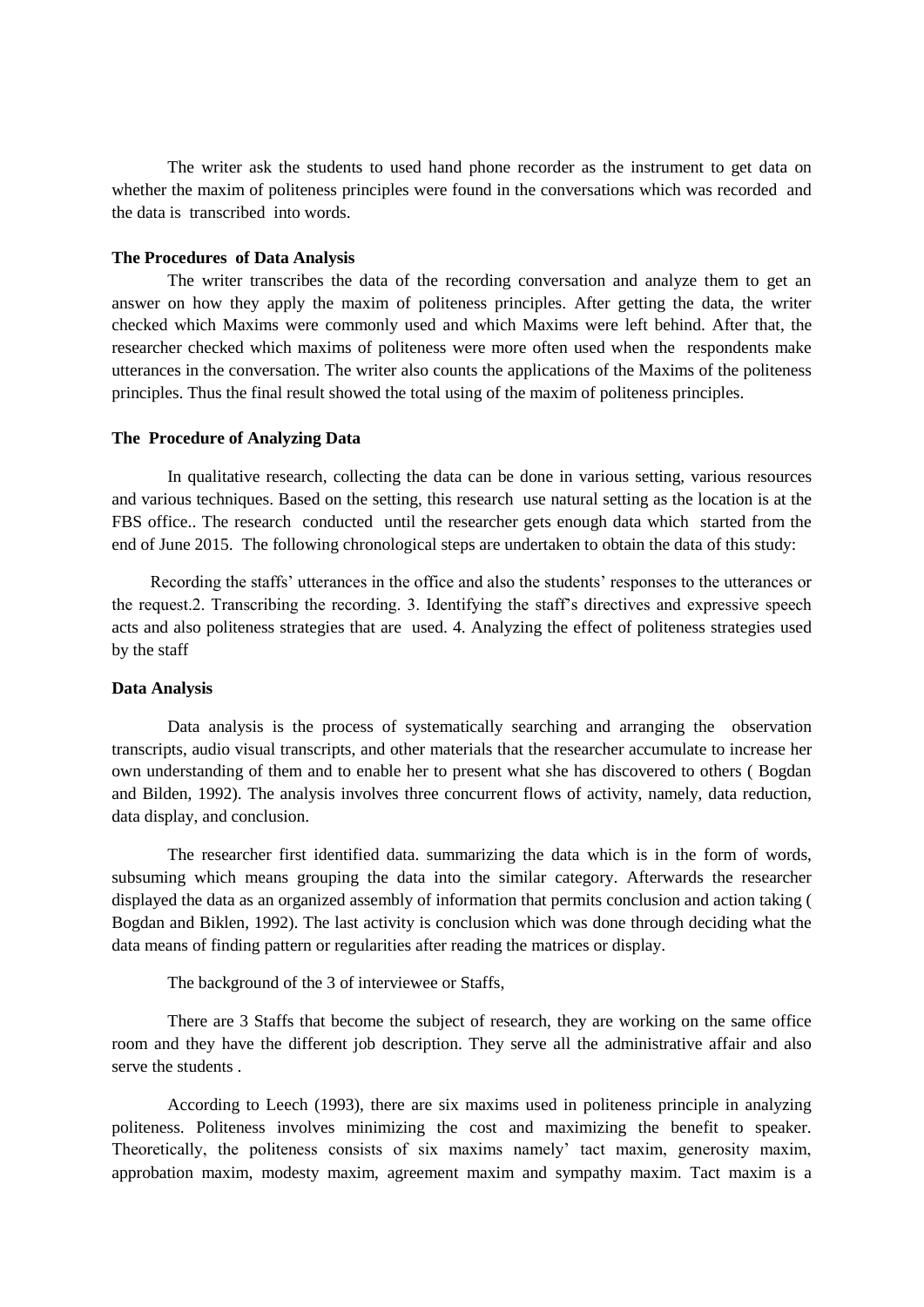strategy when the speakers try to minimize cost to others and maximize the benefit to others. The generosity maxim is used when the speakers try to maximize profits by adding cost for him. Approbation maxim is to dispraise of others and try to maximize praise of others. Modesty maxim is to minimize the expressions of praise of self and maximize the expression of dispraise of self. Agreement maxim is used by the speakers to build their agreements so that they will be polite each other. And the last is sympathy maxim This is used to minimize antipathy between self and others and try to maximize sympathy between self and others. The staffs used politeness principles in their speech. From the observation conducted it was found that the staffs used four types of politeness strategies in their communication.

The following are the frequency of the four types of politeness principles used by the teachers according to the theory of politeness principles

Table 1. The Occurrence of Different Types of Politeness Principles of the FBS staffs

| <b>Types of Politeness</b> | <b>NS</b> | MT             | SiM            |  |
|----------------------------|-----------|----------------|----------------|--|
| Principles                 |           |                |                |  |
| Tact maxim                 | 8         | 12             | 20             |  |
| Generosity Maxim           | 3         |                | 3              |  |
| <b>Approbation Maxim</b>   | 2         | $\overline{2}$ | 4              |  |
| <b>Modesty Maxim</b>       |           |                |                |  |
| <b>Agreement Maxim</b>     | 1         | $\overline{2}$ | $\overline{2}$ |  |
| Sympathy Maxim             |           |                |                |  |

To be more details, there was data presented on the following page about which politeness

principles used by each subject and how many times they used each politeness principles which was delivered according to the sequence of number of all data.

There were data presented on the table about how much compliance that the students gave to the teachers' utterances in politeness and which politeness strategies didn't get the compliances from the students.

Based on the data, the staffs used tact maxim in their communication to the students because they want to reduce or minimize their benefit and maximize the benefit to students. Because of the researcher focused on the directive speech, the staffs used tact maxim when they are commanding, questioning, begging, and instructing, requesting, warning to the students. It can be seen in the data below.

The examples of tact maxim used by the students and Staffs as follows:

Politeness on FBS staff: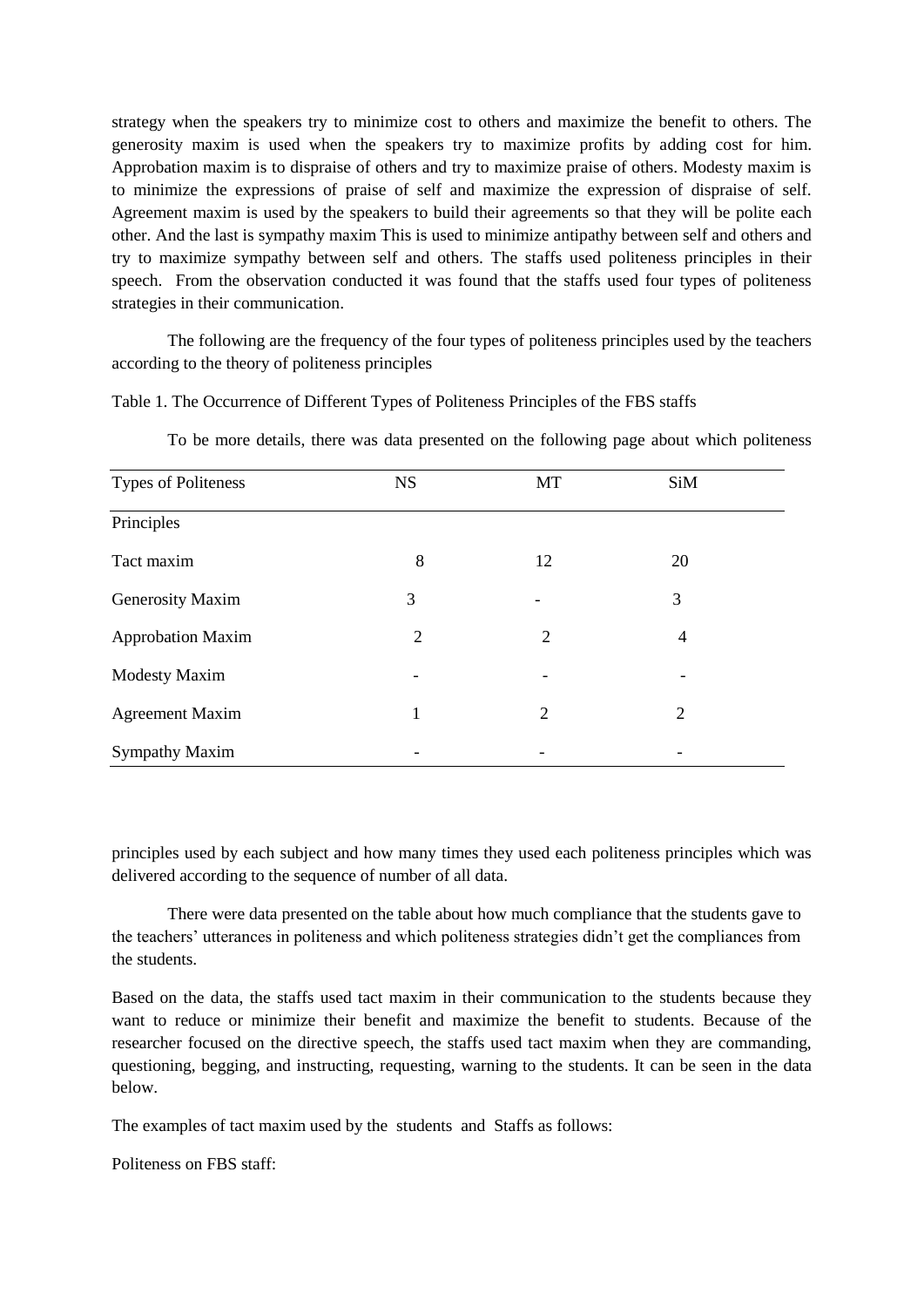1. There are good and patient if anyone asks

2. There are getting annoyed if the students come together ask questions

3. There are always like to make a joking if anyone asks

1. Interviews to FBS Administrative Staff:

1. Mr. MT

A student : Excuse me Sir, I would like to ask you about something?

Mr.MT : Hey Yanti, what do you want to ask about?

A student : Is there have scholarship from Bank BCA or from another bank, Sir?

Mr.MT : Nothing on this year but later i will find out who knows there is a scholarship again, why?

A student: Nothing Sir, I just wanted to know because I wanna get a scholarship hahaha

Mr.MT : Oh ha ha ha ha

A student : Yes Sir that's it. Thank you so much

Mr.MT : Okay Yanti, no worries.

2. Ms. NS

A student: Excuse me Miss, I would like to ask you about something?

Ms. NS : what would you like to ask about?

A student : Is there any TOEFL try out?

Ms. NS : Oh it was a month ago from *Primus Interpares*, but no TOEFL try out on this month. If it have, later we will tell you

A student : Oh I see.

Ms. NS : Why? Who wants to join TOEFL?

A student : My sibling Miss, she wants to join TOEFL and wanted to know her TOEFL score achievement .

Ms. NS : Tell her to find out from another university such as USU, that university also have TOEFL try out event.

A student: Okay Miss ,thanks for your information

Ms. NS: Your welcome

3. Ms. SiM

A student : excuse me, Ms. Sinta, do you see Ms Hotnida? Ms. SiM : I saw her in here but maybe she was go home, why? A student: Nothing Ms, because Miss. Hotnida told us if she isn't here, submit our assignment to Ms. Sinta Ms. SiM: What kind of assignment? A student: Assignment from her, Ms Ms. SiM : Oh, where is it? A student : Here, please give this to her tommorow okay Ms Ms. SiM : Okay A student : Thanks Ms Ms. SiM : Hmm okay okay

From the conversation it is learned that,

Mr. MT : Notice, exaggerate, intensify interest, seek agreement, jokes and be optimistic. Ms. NS : Notice and give reasons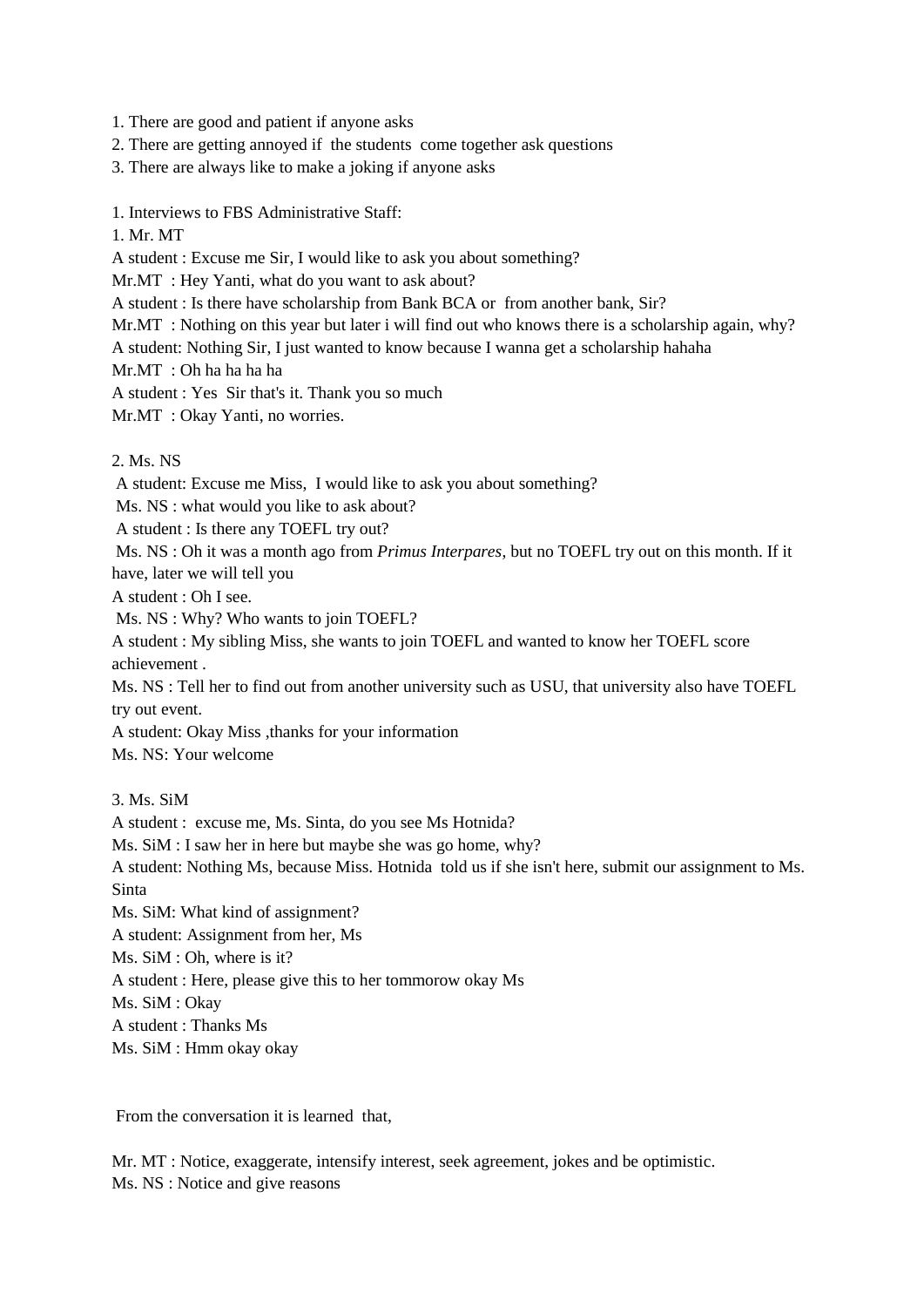Negative Politeness : Question ,hedge, minimize imposition, impersonalize, nominative Ms. SiM : Notice, intensify interest, seek agreement, offer, promise, be optimistic.

There are good and patient if anyone asks, there are quick to feel annoyed if anyone asks and there are like to make a joking if anyone asks.

## 4. **With Mr.MT**

Student 1 : sir ,I 'd like to ask you something **Mr.MT** : what's that? Student 1 : about PPL Sir **Mr.MT** : what semester you are now? Student 1 : semester 4. But i want to know about PPL **Mr.MT**: A PPL for semester 6 and it doesn't held in here but in office, hotel during one month Student 1 : ok, that's right **Mr.MT** : do you understand? Student 1 : yes Mr. Thank you **Mr.MT** : ok

# 5. With **Ms.NS**

Student 1 : Ms, I'd like to ask you about my writing and communicative skill score because my score is not avaiable on website.

**Ms.NS**: how could it be? Have you seen on FBS blackboard? Student 1 : I've checked it, but I couldn't see my score **Ms.NS** : are you sure? Student 1 : yes, Im sure **Ms.NS** : let me check your score. Wait a minute This is your score, you can see it. Student 1 : yes Mrs,thankyou.

6. With **Ms.SiM** Student 1 : Ms SiM,can you see Ms Nova? **Ms.SiM** : Ms Nova still free Student 1: why Ms Nova leave? **Ms.SiM**: Ms Nova wanna giving a birth Student 1 : how long Ms Nova took a leave ? **Ms.SiM** : three months Student 1 : allright Thank you Ms SiM **Ms.SiM** : yah

**Ms.MT** : jokes, be optimistic, give reasons, seek agreement, apologize, notice, exaggerate, intensify interest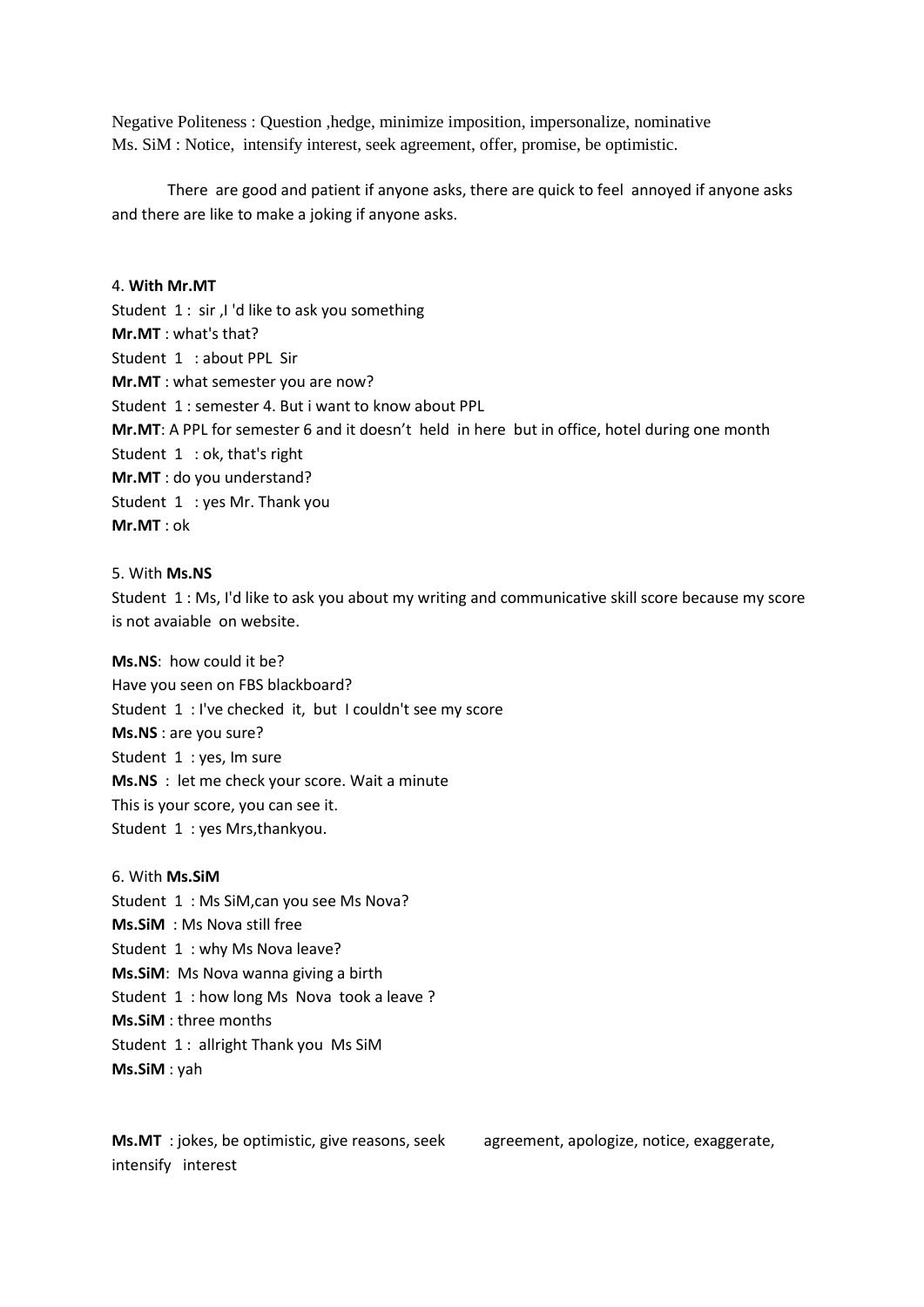**Ms.NS** : give reasons, question, hedge, notice, minimize imposition impersonalize, nominative **Ms.SiM** : seek agreement, be optimistic, give reasons, notice, intensify interest, offer, promise.

In this conversation it is found that the staffs used tact maxim to the students. The staffs minimize her cost and maximize the students benefit by uttering In the conversation, it is found. that MT used tact maxim in order to maximize benefit for others and minimize her own benefits. The utterance produced by the staffs showed tact maxim as the teacher expressed indirectly that usually more polite than the speech acts expressed directly.

Based on the phenomena, the researcher found that the subjects also used generosity maxim. The intent of this maxim is to make the advantages of the speaker as small as possible. In this maxim, the participants are expect substitutions being respectful of others. Respect for others happened if people can reduce profits for himself and maximize profits for others.

In one the conversation, the staff tried to advice the students about Toefl Try out . In getting the staffs' response, the staffs used generosity maxim by giving them more information . The staff tried to reduce profits for her and maximize profits for the students.

In this conversation, the staff commanded the students to prepare for the PPL . So, the staffs with minimizing profits for her .The other conversation showed the staffs used generosity maxim by saying *let me check your score. Wait a minute*. The staff was willing to help the students *I*n this conversation, the teacher tried to reduce her profit and to maximize profits by saying In this situation, the staff reduced her profits to students by willing to tell him the answer of her score so as to help the students

After analyzing the data, the researcher also found that the subjects also used approbation maxim as their politeness principle. This approbation maxim is to maximize respect for others and minimize the disrespect to others that expressed by expressive speech such as congratulated, thanked, praised, and express condolence ( Isdianto,2008:l 1).

After analyzing this utterance, it was showed that the staff used approbation maxim to praise the students' right answer by saying In this conversation, the teacher tried to maximize respect to the students in order to get respect which then caused compliance for the next command from them.

There are six maxims as the types of politeness strategies. They are tact maxim, generosity maxim, approbation maxim, modesty maxim, agreement maxim and sympathy maxim. In this study, the researcher analyzed the data aid found one kind of those politeness strategies was dominantly used in the staffs' utterances in directive and expressive speech acts. The researcher tried to show the dominant

The percentage of Politeness Principles in MT's utterances

The matrixes above showed that tact maxim was dominantly used in teachers' utterances in directive speech when communicating to their students. This was because the teachers were easier and felt more appropriate of using this type in directive speech as the researcher mostly focused.

# **Students' Compliance in Staffs' Utterances by Using Politeness Principles**

Compliance refers to a particular of response to a particular communication (Cialdini, 2003:592). After receiving a request or command, targets use their feelings as cues for effective responding.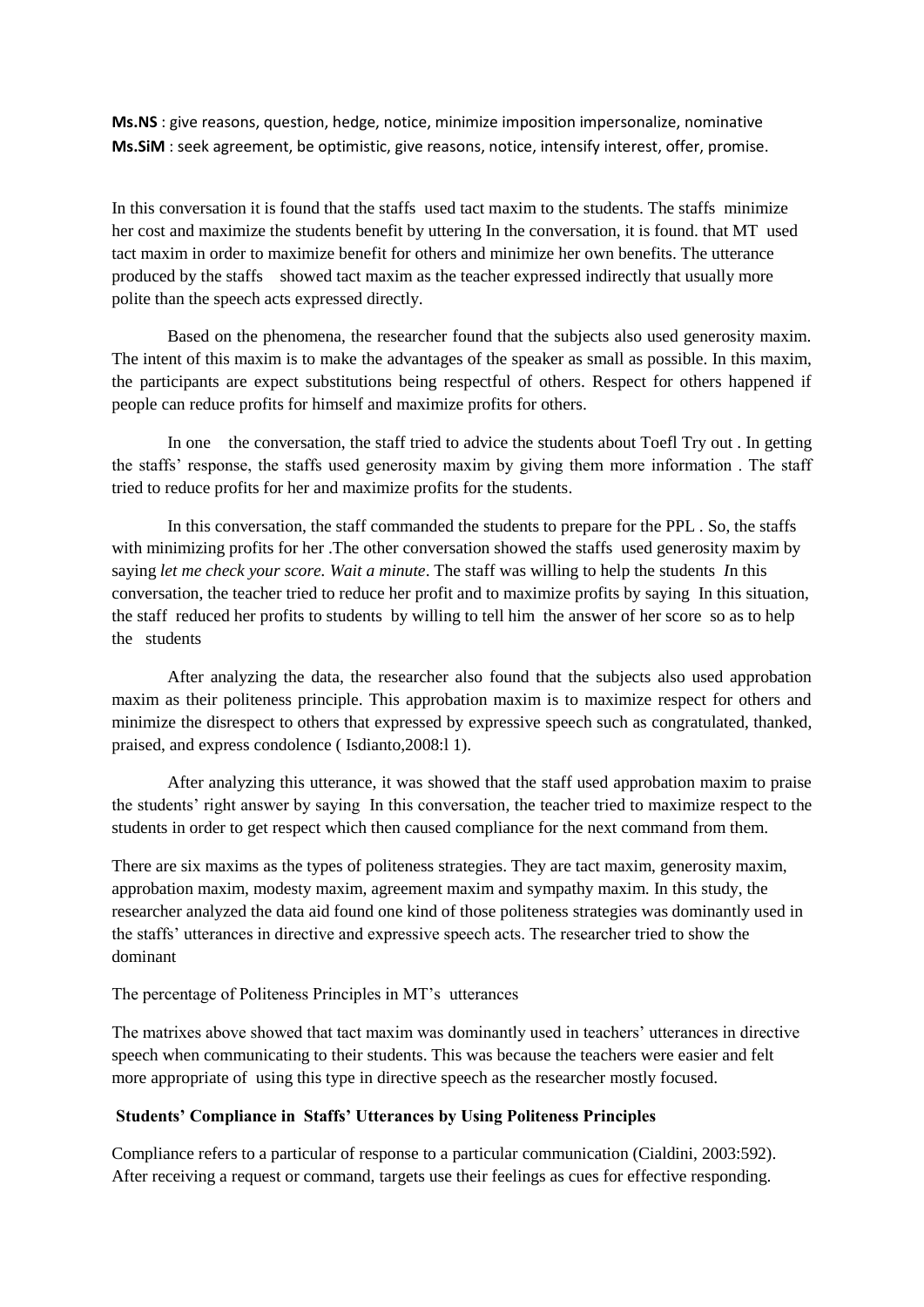According to Zhang. (2009:350), the more polite someone's request, it will elicit positive emotions (e.g. happiness) then cause compliance and the more impolite someone's request, it will elicit negative

## **Discussions**

After analyzing the data, there were some points that were considered as the important things to be discussed.

The types of politeness principles were uttered by the staffs of FBS – UHN . Those types namely tact maxim, generosity maxim, approbation maxim, and agreement maxim. These types of politeness principles were uttered by the teachers to the students in their communication in directive speech acts and expressive speech acts. There are two other types of politeness principles that were not found in this study. They were modesty maxim and sympathy maxim. Based on the data, the teachers did not utter those two types of politeness principles. It is similar to Yadi (2012) in his paper that he also found four types of politeness strategies in his study, namely tact maxim, generosity maxim, approbation maxim and agreement maxim. These types of politeness have their own functions when they were uttered. In Yadi (2012), tact maxim was usually used in giving command in daily conversation at home. Agreement maxim was used to propose a deal or agreement. Generosity and approbation maxim were used in giving suggestion in daily conversation.

In line with the previous study) in. this research the researcher found that tact maxim was used when the teachers commanded, instructed, requested and questioned the students especially in directive speech acts. Agreement maxim was used to propose and suggest something to the students through making an agreement. The approbation and generosity maxim were used in praising and giving suggestions to the students.

It is similar to Zhang (2009) in her paper, suggest to use high politeness then caused compliance. She stated that giving request or utterance to the students with high politeness will evoke positive emotions then caused compliance and vice versa, giving request or utterance to the students with low politeness will evoke negative emotions and then caused resistance. Her study also indicates that positive emotions mediate the effects of teacher request politeness on student compliance intention. In other words, staffs' request politeness first elicits positive emotions from students, which ten affect their compliance intention. While, strong and impolite languages are found to evoke negative emotions (e.g., anger), which then cause resistance.

## **4 Conclusions**

After analyzing the data, the conclusions were stated as follows:

- 1. The staffs of FBS UHN Medan used four of six types of politeness principles in directive and expressive speech act to communicate with the students at their services. They were tact maxim, generosity maxim, approbation maxim and agreement maxim.
- 2. The dominant type of politeness principles used by the staffs of FBS UHN was tact maxim. The staffs were easier and felt more appropriate in using this type in directive speech acts as mostly focused on by the researcher.
- 3. The students didn't comply with all the staffs' utterances although they were already in polite way. They gave their compliances to some staffs' utterances or commands but in other way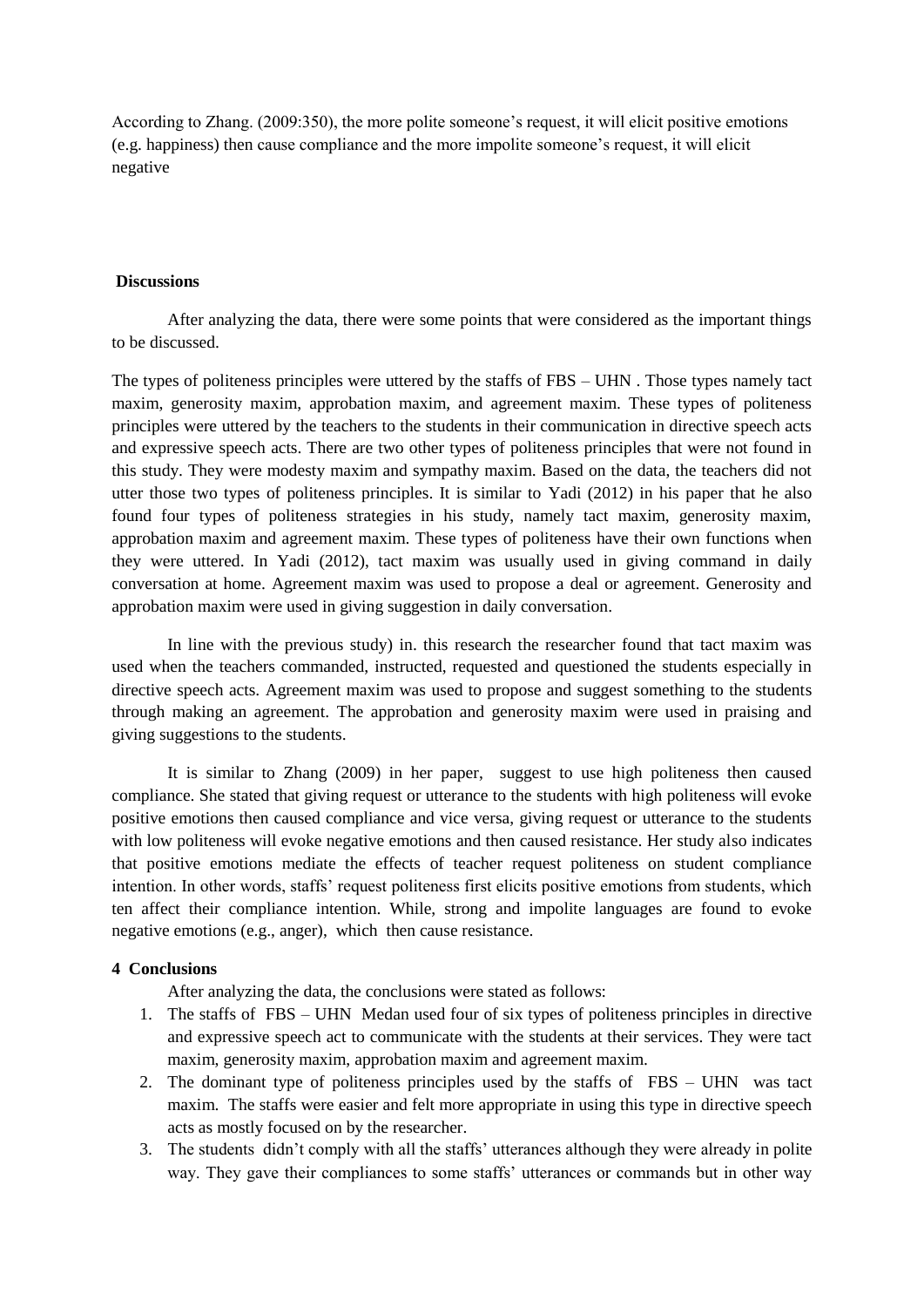they ignored the some else staffs' utterances to them. This was because of the influence of positive emotions and also strongly affected by their limited of pragmatic competence.

## **Suggestions**

Based on the conclusions above, this research has some suggestions to the staffs who have important role in giving services to the students as follows:

- 1. It is suggested to staffs to use politeness strategy in order to make them acquired and understood in communicating with people
- 2. In order to make the students are able to acquire and understand by using politeness, it is suggested to the staffs to use the maxim in communication with students.
- 3. In relation with the findings of this research, it is suggested to other researchers to use typology of politeness principles by Geoffrey Leech in classifying politeness since it can be found in any other context.

References

Austin, J.L. 1962. *How to Do Things with Words*. Cambridge Mass: Harvard University Press.

Bogdan, C.R Bikien, K.S. 1992. *Qualitative Research for Education. An*

*Introduction to Theory and Methods.* United States of America: Allyn and Bacon

Burroughs, N. F. (2007). *A reinvestigation of the relationship of teacher*

*Nonverbal immediacy and student compliance-resistance with learning. Communication Education*

Cialdini, B. Robert and Noah J. Goldstein.2003. *Social influence: compliance and conformity.* Arizona State University: Arizona

Gibson, Emma Katherine.2009. *Would you like manners with that? A study of gender, polite questions and the fact food industry.* Giffith Working Papers

Glaser, Karen. 2009. *Acquiring Pragmatic Competence in a foreign language- mastering preferred speech acts.* Chemnitz University of Technology:

Guerrero, L. K., & La Valley, A. G. (2006). *Conflict, emotion, and communication. In J. G. Oetzel & S. Ting-Toomey (Eds.),* The Sage Handbook of Conflict Communication

Hunter, 3. E., & Boster, F. J. (1987). *A model of compliance-gaining message selection.* Communication Monographs

Jiang, Xiaoqing. 2010. *A case of study of teacher 's politeness in EFL class*. Academy Publisher Manufactured: Findland

Jin, So Ahn. 2007. *Korean ESL learner 'pragmatics competence: motivation, amount of contact and length of residence.* Texas A & M University.